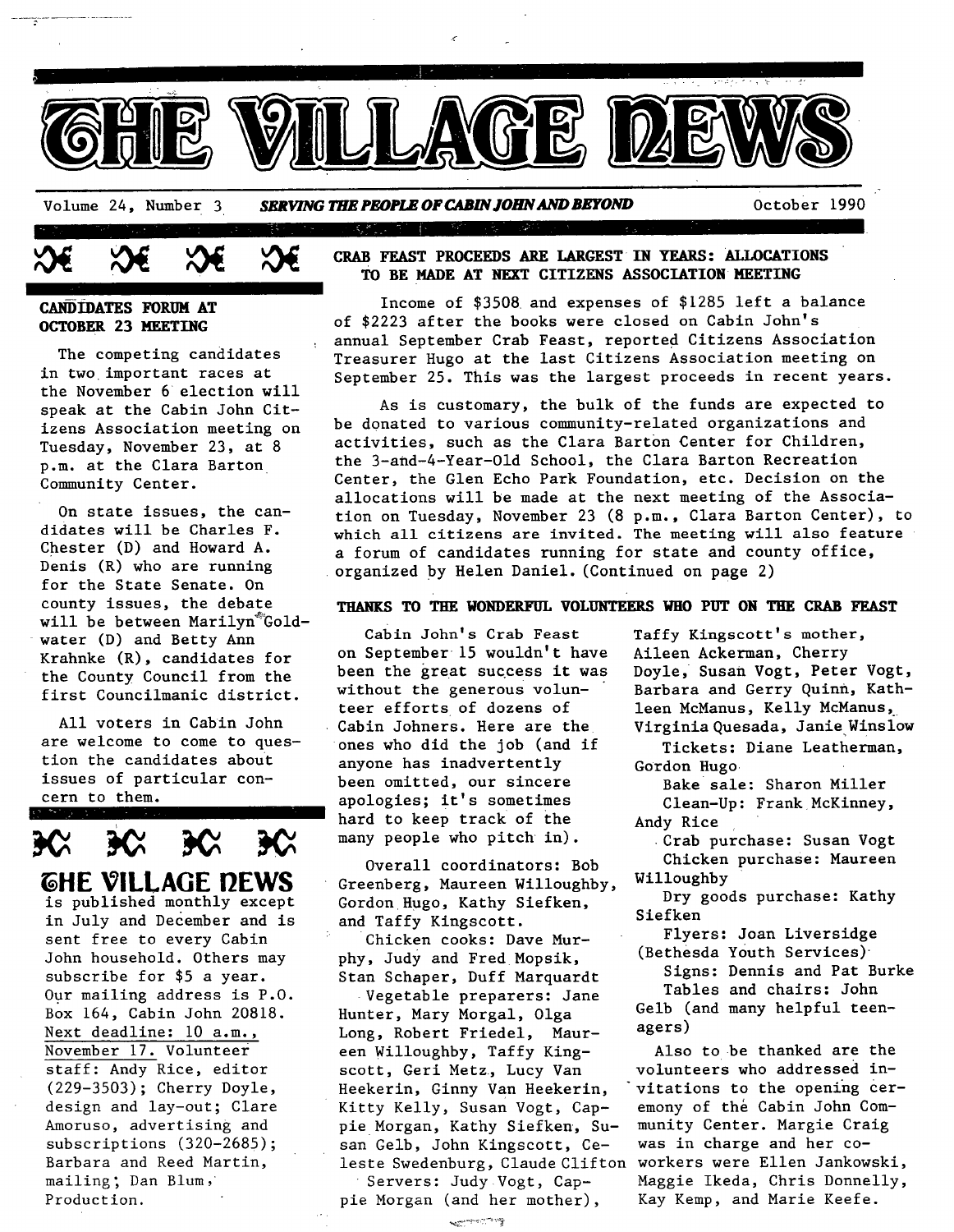### **WHAT'S HAPPENING IN CABIN JOHN: NEWS OF OUR COMMUNITY**

...Coming up on Saturday, November  $17$ , are two community events. From 10 a.m. to 3 p.m. the annual Holiday Craft Fair will take place at the Cabin John **United Hethodist** Church, 77th Street and MacArthur. For all the details, contact Jean Maggio at 229-6301. On the same day, the Cabin John **Post** office will hold an Open **House.** Mail postmarked on that day will receive a very special cancellation showing the Union Arch Bridge and giving important dates in Cabin John history. Anyone interested in displaying historic items during the Open House should get in touch with any employee at the Post Office.

...A combined Thanksgiving **Eve service** will take place on Wednesday, November 21 at 7:30 p.m. at the Cabin John **United Hethodist** Church, bringing together the congregations of that church and the **Gibson Grove AME Zion** Church. There will be music by the Gibson Grove Senior Choir and Cabin John



Adult Choir. The sermon will Arthur Plaza Shopping Center.  $\vert\vert$ be by the Rev. Joseph A. Davis of Gibson Grove, and the offering will go to the Maryland Food Committee. All are welcome.

...Famed nature photographer Bates Littlehales will be in Cabin John on Saturday, October 20, at the Cabin John Wild vices in Cabin John, call Bird Center from 10 a.m to 1 Gerry Quinn at 229-8030. p.m. He will autograph copies of his new book of bird photo- ... The owners of the Mac-<br>graphs "Bird Watch " and will Arthur Plaza Shopping Center graphs "Bird Watch," and will answer questions on bird photography from interested amateurs.

**...The Bethesda Co-op** will celebrate its 15th anniversary on Saturday, November 3, with a Mexican dinner, music, and games. The event will be held at the River Road Unitarian Church. The following weekend, on Sunday, November ii, the Co-op will sponsor a "Run for Life," a 10K Race and i Mile Fun Run for the benefit of Whitman Walker Clinic; the event will start at 9 a.m. Full information on both events is available from the Co-op in the Mac-

...A shortage of volunteers has held up completion of the **Cabin John Community Direct**ory, but a fall publication date is still expected. To offer a helping hand on the final details of this useful directory of people and ser-

have taken to Montgomery County Circuit Court the decision of the Board of Appeals denying variances for building a new structure larger than permitted under current zoning laws. Cabin Johners may be called as witnesses.

...The Cabin John **Recreation**  Center has announced that the start of the Senior Program, scheduled for September 25, has been postponed due to the illness of Susan Keane. However, seniors are welcome to drop in any day after 1:30 p.m. to play cards, table tennis or billiards.

### **OVERSEAS HOLIDAY MAIL DEADLINES SET**

Because of the heavy load on U.S. air and shipping transportation engaged in equipping U.S. forces overseas, the Post Office has urged that packages going overseas for holiday delivery be mailed earlier than usual. Cabin John Postmaster LaVerne Baptist has announced that the deadline for Christmas parcels via airmail is November 16 for the Middle East and Southeast Asia, with somewhat later dates for other regions. For a full schedule of mailing deadlines, check with the Post Office.

(Continued from page I)

**IP"** 

At the September meeting, there was vigorous discussion of what should be done about motorists who pass on the right on MacArthur Boulevard by running up on the bike path/ partment of Transportation.

sidewalk. Suggestions of various kinds of barriers were made and are now being presented by CJCA President Taffy Kingscott to the County De-

 $\overline{2}$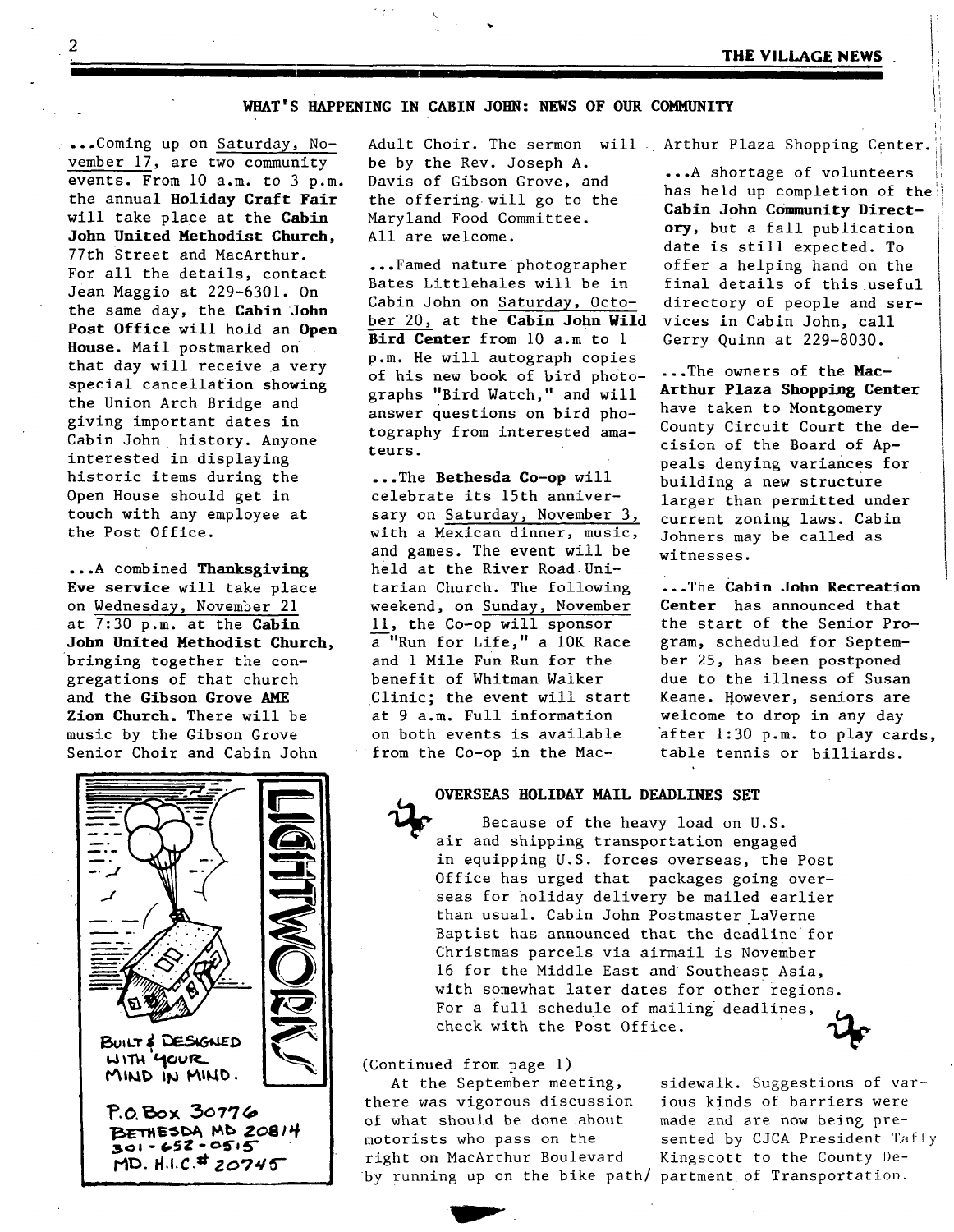Concerned about property assessments? Taxes? Budget deficits?

Worried about speeding on MacArthur Boulevard? Library closings?

In favor of  $-$ - or opposed to  $-$  a longer school year?

What's your state or county issue?

You'll have a chance to raise it at the

### **CABIN JOHN CANDIDATES FORUM**

on TUESDAY EVENING, OCTOBER 23, starting at 8 p.m.

at the Clara Barton Community Center, 7425 MacArthur Boulevard in Cabin John

On the platform will be two sets of candidates:

Candidates for the State Senate in Annapolis from our 16th Legislative District:

**Charles F. Chester (Dem.)** 

**Howard A. Denis (Rep.)** 

Candidates for the County Council from the newly established Ist Council District:

Marilyn Goldwater (Dem.) Betty Ann Krahnke (Rep.)

Each Senate candidate will speak for 7 minutes, after which there will be time for questions and comments from the audience, with each candidate given 2 minutes for a concluding statement.

Then each Council candidate will speak and the same procedure will be followed.

Remember, Election Day is November 6. You'll be better able to vote if you come to hear the candidates, find out what they stand for, and ask them questions directly. This your chance right here in Cabin John on October 23!

(Sponsored by the Cabin John Citizens Association)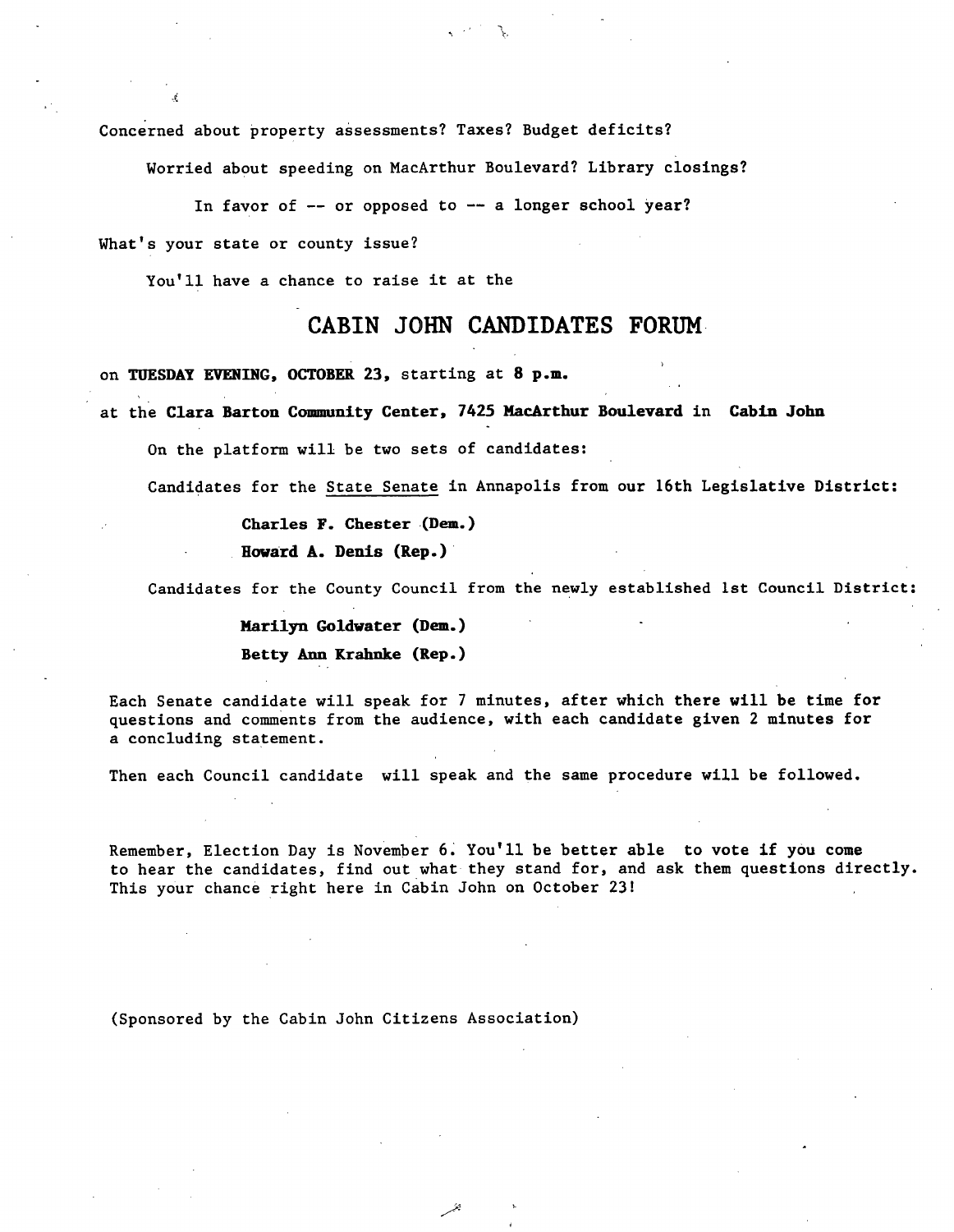# **Own a Spot on the Dance Floor!**

## **And Help Restore Glen Echo Park's Famous**

# **SPARVISHI BAI IROC**

**Invest in the future of Glen Echo Park by "owning" a piece of the Spanish Ballroom,** 

**The Glen Echo Park Foundation. formalized in 1987 to help preserve Glen Echo Park, has received a \$300,000 matching grant from the State of Maryland to restore the historic Spanish Ballroom.** 

**Join us in our restoration efforts. For your contribution of \$,144 you will receive an Honorary Deed for the square foot of dance floor area of your choice. Give \$25 and become a Wallflower! Even \$1 will entitle you to c**  $\frac{1}{b}$  square inch of the Ballroom floor. Buy several, they may see gifts! inch of the Ballroom floor. Buy several, they main

**SDANISH BALIROOM** A Spot on the Dance Floorl  $S$ Patni $S$ H $\,$  Raill $\,$ R $\rm CO$ M $\,$ Invitations to da **contract measure of the Certificate is an Honorary D** without obligation  $t$ has contributed to **The Glen Echo Park Foundation**  Glen Echo Park. Glen Echo, Maryland 20812

 $\frac{1}{\sqrt{1-\frac{1}{2}}\sqrt{1-\frac{1}{2}}}$ 

at Glen Echo Park's Famous

**for** sq. ft. of Dance Floor at Glen Echo Park's F

Atono

**SIDAY** 

**320-2330** 

### **Help Restore Glen Echo Park's Famous Spanish Ballroom**

| I would like _________ sq. ft. or _________ sq. in. |  |
|-----------------------------------------------------|--|
| in ___________________________(dance name)          |  |
| OR send me a deed for space                         |  |
|                                                     |  |

I have enclosed my check made payable to the Glen Echo Park Foundation.

Mail your check with this form to the Glen Echo Park Foundation, 7300 MacArthur Blvd., Glen Echo, Maryland 20812. We will send your certificates by return mail. Your contributions are tax-deductible.

Big Apple Flambo<br>Black Bottom Hand Jive Boogaloo Hora Stroll Bossa Nova<br>Breakdance Must Breakdance Jerk Symmetrical Fours Bump Jig Jig Tango<br>Bunny Hop Jitterbug Texas Bunny Hop Jitterbug Texas Two-Step Cajun Kerry Set Threes and Sevens Cha Cha Lindy Twist<br>Charleston Madison Two-Step Charleston Madison Two-S<br>Cheat 'er Swing Mambo Naltz Cheat 'er Swing Mambo Waltz<br>Chorus Jig Mashed Potato Watusi Chorus Jig Mashed Potato<br>
Clog Merengue Clog Merengue Western Swing<br>
Conga Mexican Hat Dance Cotton-eyed Joe Passa<br>Da Butt Polka Farmer's Daughter Pony Carden<br>Flamenco Rock 'n Roll Corchid Flying Dutchman Rory O'More Carna<br>Fox Trot Rumba Rose

Glen Echo Reel

Hokey Pokey Strath<br>
Hora Stroll Lancers' Quadrille Truck<br>Lindy times Twist Mexican Hat Dance<br>Passages Polka WALLFLOWERS<br>Pony Gardenia Flamenco Rock 'n Roll Corchid<br> **Flamenco Rock Carnation** Fox Trot Rumba Rose Schottische<br>Samba

DANCE SQUARES Grand Promenade Shadrach's Delight Black Bottom Hand Jive Smoke on the Water<br>Bop Hokey Pokey Strathspey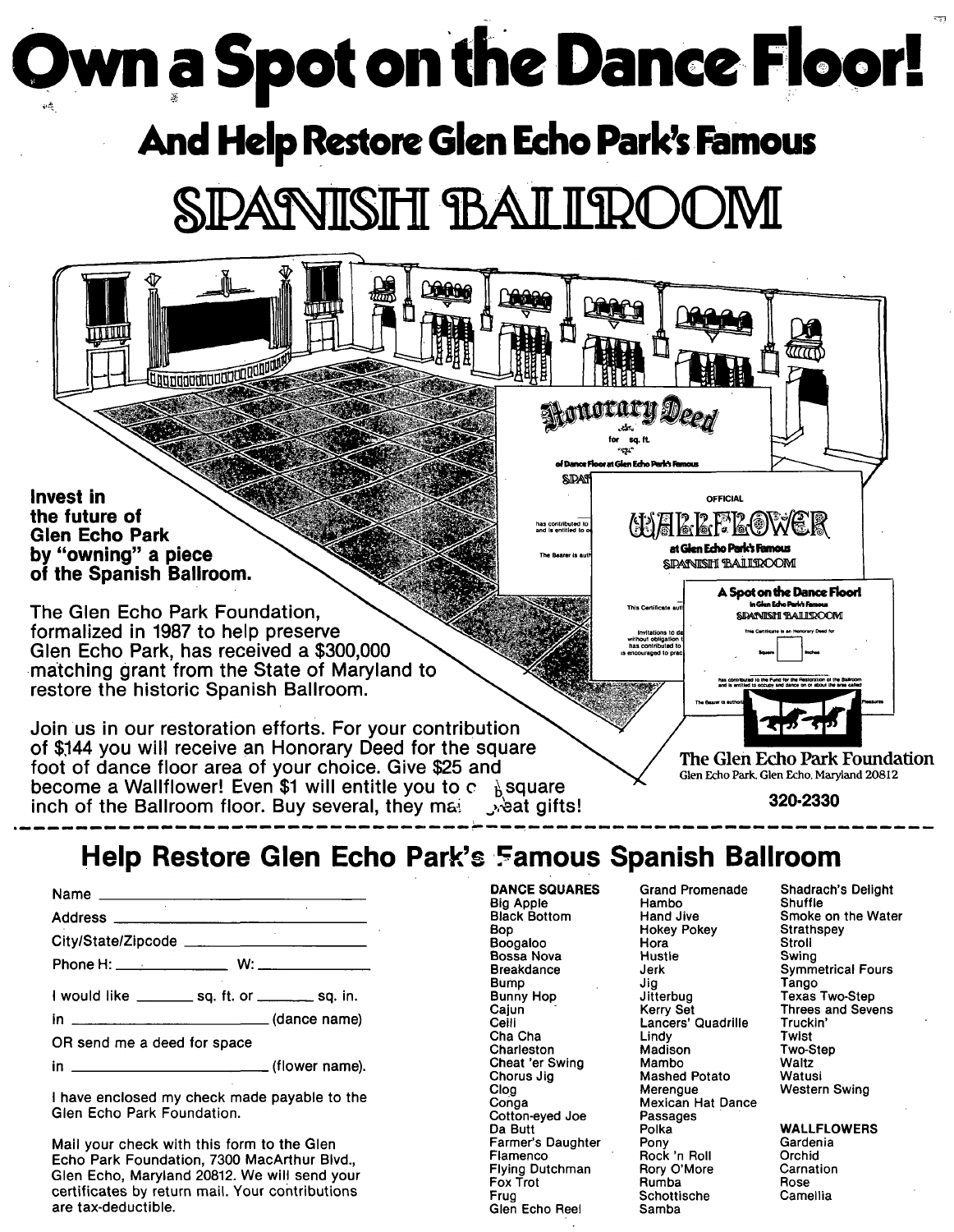

Non Profit Org. U.S. Postage PAID Suburban, MD Permit No. 6353

The Glen Echo Park Foundation Glen Echo Park. Glen Echo, Maryland 20812



### **Own a Spot on the Dance Floor:.**

**Help restore Glen Echo Park's Famous Spanish Ballroom and get a certificate for a square foot, a square inch or become an official wallflower!** 

- Certificates make great Birthday presents and Certificates encourage memories of dance-filled thank you gifts. The contract of the contract of the contract of the contract of the contract of the contract of the contract of the contract of the contract of the contract of the contract of the contract of the contract
- 
- Give a certificate to your hostess when you go partner.
- Or one to your partner to remind that you love partner.
- Stuff stockings with Ballroom certificates. The contraction of the contraction of the reality.
- Frame them and hang them on the wall.  $\sqrt[4]{\infty}$
- 
- They remind you that you love to dance.<br>
 They are strong hints to your non-dancing
- visiting. Send a Ballroom certificate to an old dancing
- to dance. Remind someone of those good times you had  $together$  at Glen Echo  $-$  make the memory a



Other cities have allowed halls like the Spanish Ballroom to disappear, losing both period architecture and the joys of social dancing. The Glen Echo Park Foundation has mobilized to ensure that this won't happen in Washington. "Purchase" a square foot of the historic dance floor and join us in preserving our historic Spanish Ballroom. Be a real Washingtonian and help restore one of our area's most unsung landmarks.

J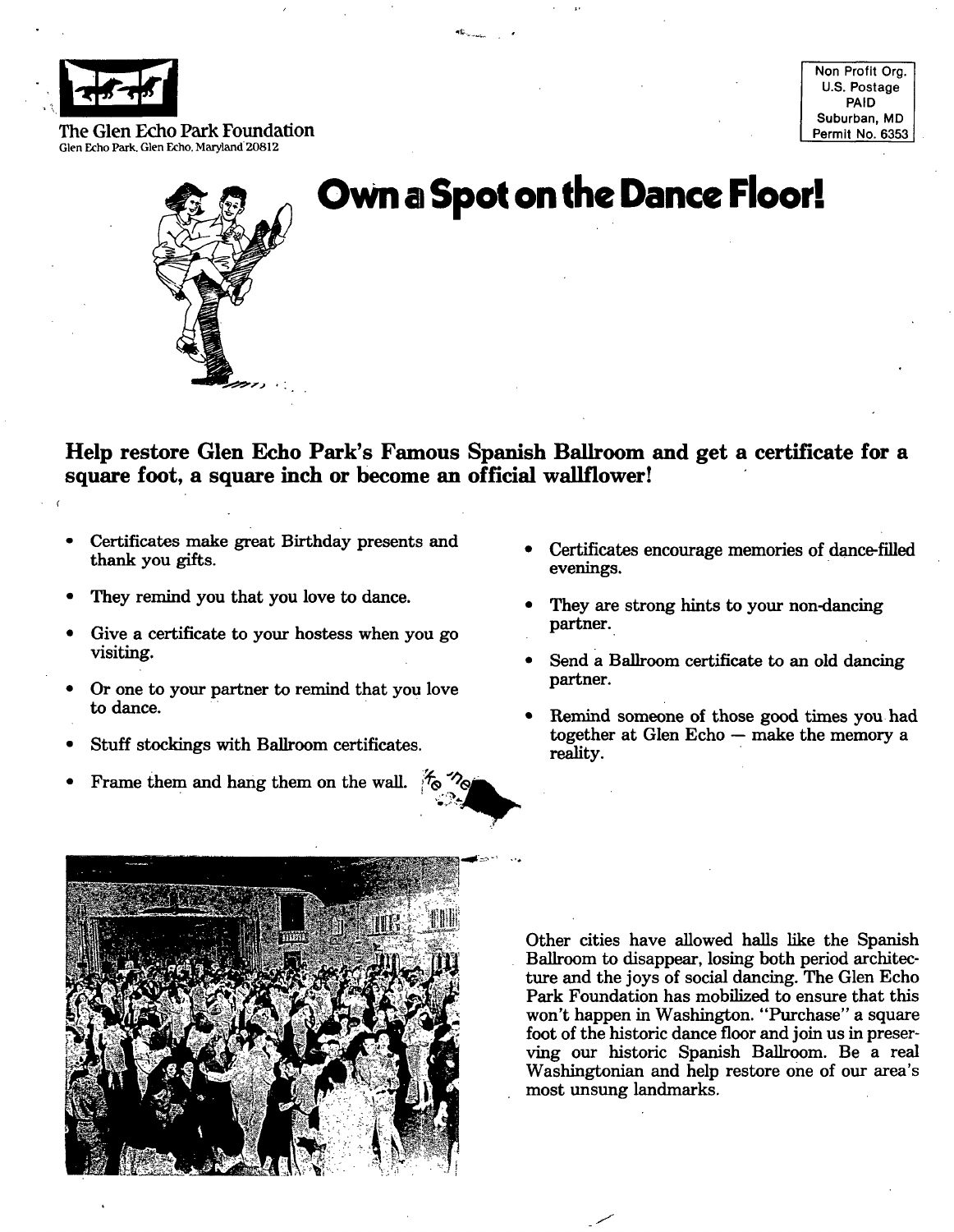### **THE VILLAGE NEWS**

### $\mathbb{R}$ . The People of Cabin John

**KATHY SIEFKEN: HELPING KIDS AGAINST THE ODDS** 

### By Barbara Martin

Kathy Siefken has spent her adult life giving a boost to children who have difficulty with basic life skills--reading, writing, and arithmetic.

The youngest of four sisters raised on Chicago's South Side, Kathy won a scholarship to the University of Illinois where she majored in special education, with an emphasis on learning disabilities. As president of the women's council, she found herself frequently working with the president of the men's council, David Siefken. "We became good friends first, and fell in love second."

At graduation, Kathy and David set out a life plan: they would marry, they would work and save, they would start their family, they would get their Master's degrees together. "I wanted David to further his career and I wanted to go ahead with mine too. I wasn't going to be a wife who works to send her husband to graduate school. We both worked--for 3 years--and then we both got our Master's degrees in Florida. Amy was a brand-new baby when we went to Florida, and we juggled things around together."

From Florida the family moved back to Chicago to be near the grandparents. Kathy worked for the Hinsdale school system as a resource teacher for the learning-disabled.

in:1979 when David took a Federal government job dealing with nuclear waste, the Siefkens--now expanded with son Chris--moved  $\mathbb{V}$  to Gaithersburg. They put pre-schooler Chris in a Montessori school and within 2 months Kathy was teaching there. "The next year I worked part-time for Montgomery County schools pating team member too. working with learning-disabled kids, and then 7 took a year to go back for classes in supervision and administration at Montgomery College and Maryland U."

in 1986 the Siefkens moved to Cabin John. "We loved our Gaithersburg neighborhood but fighting the 270 traffic every day was wearing us out." They bought a new "Victorian" house on Tomlinson Terrace.

Now Kathy works fulltime at Oakland Terrace Elementary School in Silver Spring, She has her own resource room, but moves to various classrooms to work with small groups, often on the same lesson, but giving extra help and encouragement.

There are divisions within the field of special education. Kathy's specialty is learning disabilities. "Learning-disabled" means *that* there is a significant discrepancy between a child's ability and performance. Unlike a "slow learner" whose IQ is below average, a learning-disabled child has average intelligence but is not doing average school work. Some years back, kids who couldn't keep up, for whatever reason, were separated into their own classes. But when Congress decreed that all children should be educated "in the least restrictive environment," learning-disabled children came into the regular classrooms, and resource teachers like Kathy give those children extra help and support. Now in Montgomery County, every elementary, junior high and senior high school has a fulltime resource teacher. Junior and senior high schools often have three or four teachers.

**II "" I " "" I'1 I lll'l** ....

Kathy has this to say about special education programs in our county. "Montgomery County does a Wonderful job of working with kids and parents. Very few kids are missed or misdiagnosed. The system is extremely responsive to kids' needs. The county provides all students with periodic screening procedures to identify learning problems. Both achievement tests and teachers' observations spot learning problems. Some students identify themselves through their behaviors; they act up, turn off, or play around because of learning problems. Mild problems can usually be overcome as teachers individualize instruction and activities, and as parents confer and cooperate with teachers. But if academic or behavioral concerns persist, a teacher will bring these concerns to the school's Educational Management Team (EMT). Team members include the principal, reading teacher, counselor, nurse, classroom teacher, resource teacher, and speech and language teacher. The parent is a partici-

"The team discusses concerns and works out strategies to make school a successful experience for the student. Often it takes several conferences over time, plus a screening meeting and an evaluation meeting, before the child's special help program is mapped out. This is a necessary but lengthy procedure, sometimes frustrating to the parents who want to get results right away. But the procedure is to protect the children, to be sure of the right diagnosis."

A big part of Kathy's job is as a partner in the EMT. She does the educational testing--giving the child a group of standardized

B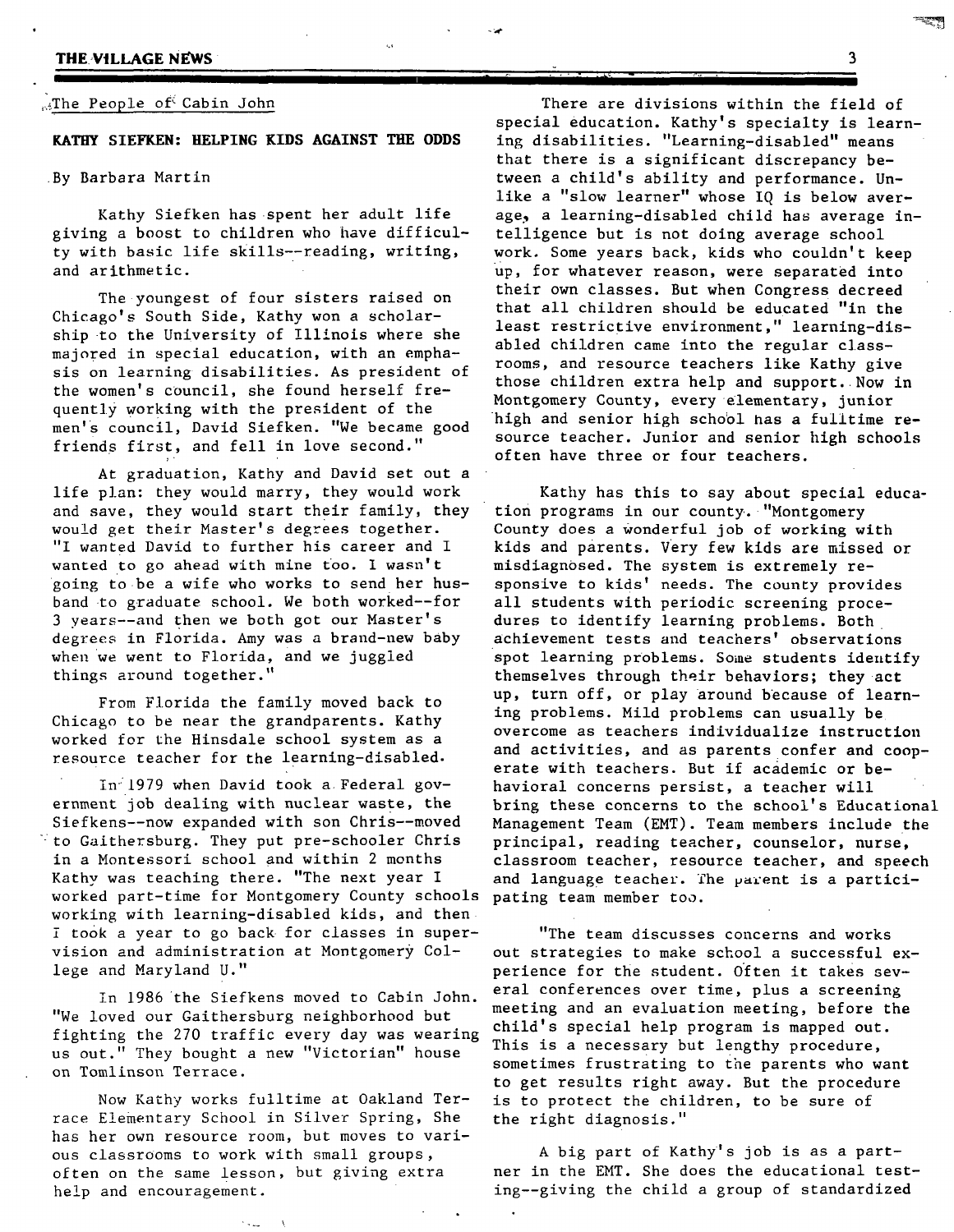

*. . :.. .. , \_..... ... .* 

#### CABIN JOHN UNITED METBODIST CBIIRCR

9:45 Sunday School: Children through Adults





achievement tests in math, reading, written language, and perceptual tests.

Many learning disabilities are classified as reading problems; Kathy spends 4 hours a day working with children on these. One common difficulty is visual discrimination- getting b's and d's, p's and q's mixed. About 7 percent of the U.S. population has difficulty learning to read. Americans have trouble doing math too, in about the same percentage. But there is a difference in the source of the difficulty. Since math is like a ladder, if you don't learn basic math operations from the beginning, you won't be able to do more Complicated math functions. So Kathy helps kids who somehow missed learning the math they should have mastered in second, third, and fourth grades; she catches them up so they can do what their classmates are doing.

Kathy is aware that school children today, in general, are often shortchanged on the kinds of activities that develop reading and writing. "Because the county demands so much in the curriculum--social ii:00 Worship (child care provided) skills, health education, etc.--such things Fellowship (child cale provided) as basic printing and handwriting don't get<br>Fellowship time after worship service a lot of time. When a child hasn't developed the fine motor skills needed for forming Pastor J. David Roberts **1999** Pred the line motor sails headed for form. dread or avoid writing. Kids tend to answer Landscaping • Maintenance • The Service **the service** questions with a word or two, instead of Restrictive Restriction of the sentences. Without practice, the ability to express oneself in writing suffers. But there isn't time for everything we'd like our children to learn; school days are crowded. Often the parents, **ING**  $\sum_{n=1}^{\infty}$  who are supposed to oversee homework, don't know just what the teachers want."

Does Kathy enjoy her work? "Oh yes, the field of special education is always changing. We're much more enlightened now as to how to diagnose and remedy a problem. **6** good reasons to visit Rockville... The old idea was that if you needed special education, you were dumb. But the new idea is **O** \$5 OFF stoneware bird baths that learning disabilities can and should be  $\Theta$  50\* biack oil sum \$13.99 **50#** back oils **513.99 taken care of, and there is a great demand 3# Bay Morthistle \$3 the same of the start of that extra attention for**  $\begin{array}{c|c|c|c|c} \text{① 3# Bay Mor this} \text{first} & \text{first} & \text{first} \\ \text{① 40% OFF BUSHMELL} & & & \text{first} & \text{first} \\ \text{① 4.0% OFF BUSHMELL} & & & \text{first} & \text{first} & \text{first} \\ \end{array}$  $\theta$  40% OFF BUSHILLE their kids. I like being able to help children binoculars & scopes  $\text{Conculars}\xspace$  a succeed in their classrooms. It's definitely Cardinal Feeder \$19.99  $\bullet$  cardinal recoer  $\circ$  19.99 a team effort; I spend a lot of time evalu-<br>  $\bullet$  BatHouse Kits \$25 ating and planning with each classroom Limit one each per  $\sum_{\text{cuts} \text{ from } t}$  Unit one each per  $\sum_{\text{cuts} \text{ from } t}$  all omer with this ad **WIIQ BITQ** the school day, I go early, stay late, and the Nov. 15 **C-O-M-P-A-N-Y** the school day, I go early, stay late, and *~...Wild B|rd Company is one* 617 Hungerford Dr., Rockv~e spend most Sunday evenings on the phone- of the finest backyard wildlife (next to Hechinger's) working things out with the teacher for the specialty shops in the country..." **279.0079** best support we can give a child. I'm doing specially shops in the country..."<br>"  $\frac{1}{279}$ -0079 best support we dan give a child. I'm doing what I have always wanted to do."

مبدد